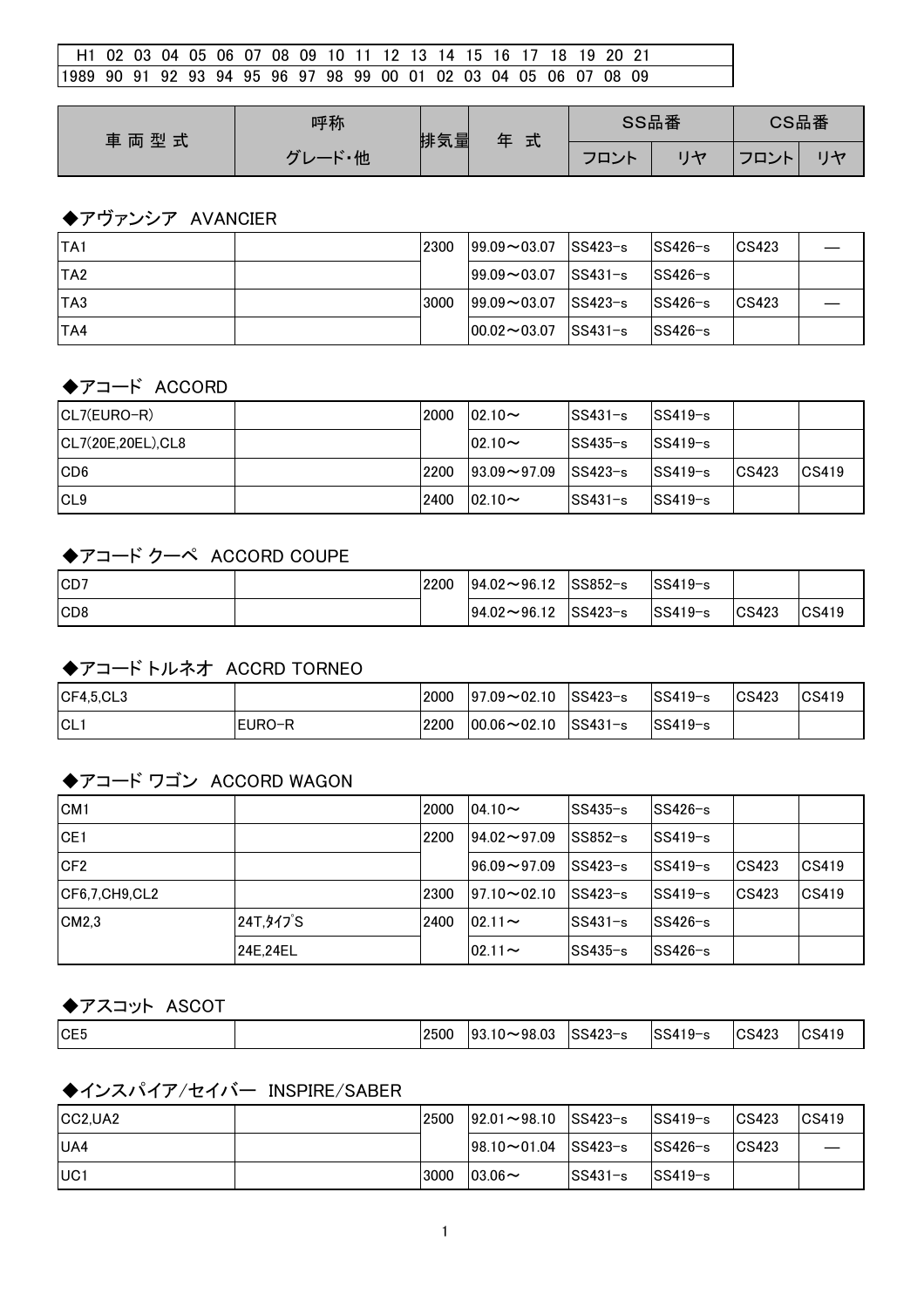| l H1 02 03 04 05 06 07 08 09 10 11 12 13 14 15 16 17 18 19 20 21 |  |  |  |  |  |  |  |  |  |  |  |
|------------------------------------------------------------------|--|--|--|--|--|--|--|--|--|--|--|
| 1989 90 91 92 93 94 95 96 97 98 99 00 01 02 03 04 05 06 07 08 09 |  |  |  |  |  |  |  |  |  |  |  |

| 車両型式 | 呼称                 | 排気量 | 式<br>玍 |      | SS品番 | CS品番                            |   |  |
|------|--------------------|-----|--------|------|------|---------------------------------|---|--|
|      | $\mathbf{r}$<br>・他 |     |        | フロント |      | フロン<br>$\overline{\phantom{a}}$ | H |  |

### ◆インスパイア/セイバー INSPIRE/SABER

| <b>IUA3</b>      | 3200 | $ 95.02 \rightarrow 98.10$ SS423-s |             | $ SS419-s $ | CS423 | CS419 |
|------------------|------|------------------------------------|-------------|-------------|-------|-------|
| <b>IUA5</b>      |      | $ 98.10 \sim 01.04$ SS431-s        |             | $ SS426-s $ |       |       |
| ICP <sub>3</sub> | 3500 | $ 07.12 -$                         | $ SS431-s $ |             |       |       |

### ◆インテグラ INTEGRA

| DA5,7           | ABS無                         | 1600 | $91.10 \rightarrow 93.07$ |           |           |              |       |
|-----------------|------------------------------|------|---------------------------|-----------|-----------|--------------|-------|
|                 | ABS付                         |      | $91.10 \rightarrow 93.07$ | $SS416-s$ | $SS427-s$ | CS416        | CS427 |
| DA6,8           |                              |      | $89.04 - 93.07$           | $SS416-s$ | $SS427-s$ | CS416        | CS427 |
| DB <sub>6</sub> | ABS無                         |      | $93.07 - 00.09$           | $SS421-s$ | ドラム       | CS421        | ドラム   |
|                 | ABS付                         |      | $93.07 \sim 00.09$        | $SS429-s$ | $SS427-s$ | CS429        | CS427 |
| DC1             | ABS無                         |      | $93.07 - 00.09$           |           | ドラム       |              |       |
|                 | ABS付                         |      | $93.07 - 00.09$           | $SS429-s$ | $SS427-s$ | CS429        | CS427 |
| DB <sub>9</sub> |                              |      | $93.07 - 00.09$           | $SS421-s$ | ドラム       | CS421        | ドラム   |
| DB <sub>1</sub> |                              | 1800 | $91.10 \rightarrow 93.07$ | $SS416-s$ | $SS427-s$ | CS416        | CS427 |
| DB <sub>7</sub> |                              |      | $93.07 \sim 95.09$        | $SS429-s$ | $SS427-s$ | CS429        | CS427 |
| DB8,DC2         | TYPE-R $(C/\# \sim 1300000)$ |      | $95.09 - 98.01$           | $SS429-s$ | $SS427-s$ | <b>CS429</b> | CS427 |
|                 | TYPE-R $(C/\# 1300001 \sim)$ |      | $98.01 - 00.09$           | $SS423-s$ | $SS419-s$ | CS423        | CS419 |
|                 | TYPE-R 除                     |      | $93.07 - 00.09$           | $SS429-s$ | $SS427-s$ | CS429        | CS427 |
| DC <sub>5</sub> | <b>IS</b>                    | 2000 | $01.07 - 04.09$           | $SS421-s$ | $SS419-s$ | CS421        | CS419 |
|                 | TYPE-S                       |      | $04.09 - 06.07$           |           |           |              |       |
|                 | TYPE-R<br>(bremboキャリハ)       |      | $01.07 - 06.07$           |           |           |              |       |

## ◆エアウェイブ AIRWAVE

| $\cdot$ $-$<br>$\cdot$ $\cdot$ $-$<br>IGJ1,2<br>$\sim$ $\sim$<br>1500<br>$\sim$<br>フム<br>ున4''<br>, ∪5.04≏<br>84<br>$ \sim$<br>R<br>,, |
|----------------------------------------------------------------------------------------------------------------------------------------|
|----------------------------------------------------------------------------------------------------------------------------------------|

| $\bigstar$ S-MX |      |                             |     |       |      |
|-----------------|------|-----------------------------|-----|-------|------|
| RH1,2           | 2000 | $ 96.11 \sim 02.04$ SS423-s | ドラム | CS423 | ト゛ラム |

#### $H$ HR $-V$

|  | <b>GH1,.</b><br>- 3.4 |  | 1600 | 106.02<br>$98.09 -$ | SS423<br>$\sim$<br>. . | . . –<br>$\overline{\phantom{a}}$<br>r<br>د1 | CS423 | $\cdot$ $\cdot$ $-$<br>7L |
|--|-----------------------|--|------|---------------------|------------------------|----------------------------------------------|-------|---------------------------|
|--|-----------------------|--|------|---------------------|------------------------|----------------------------------------------|-------|---------------------------|

◆エディックス EDIX

| <b>IBE</b>      | 1700 | $ 04.07 \sim 06.11$ | $ SS421 - s $             | ゛゙゙゙゙゙゙゙゙゙゙゙゙゙ヿ゙゙゙゙゙゙゙゙゙゚゚ | CS421 | ドラム |
|-----------------|------|---------------------|---------------------------|----------------------------|-------|-----|
| BE <sub>2</sub> |      | $ 04.07 \sim 06.11$ | $\mathsf{SS595}\text{-s}$ | $SS426-s$                  |       |     |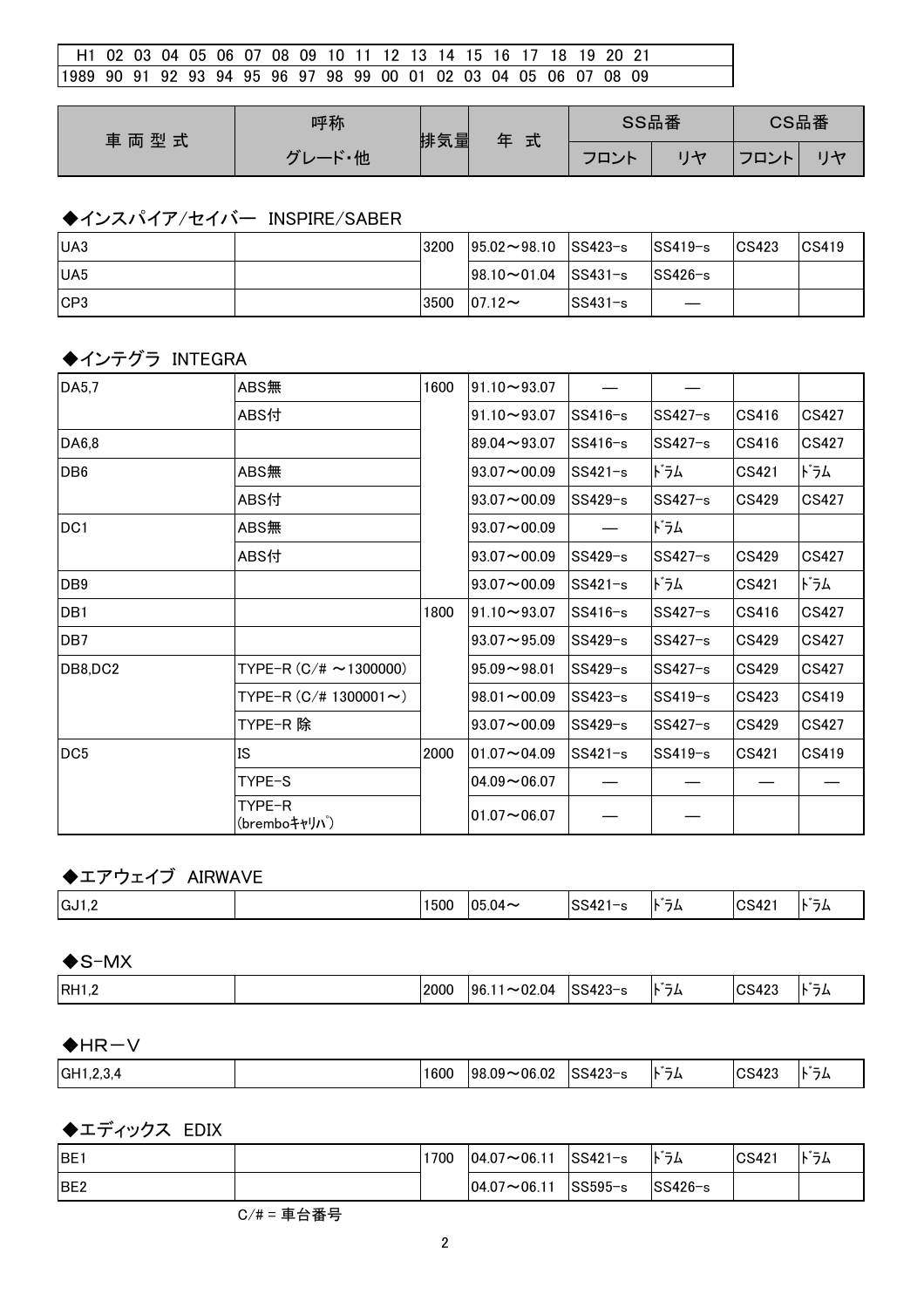| H1 02 03 04 05 06 07 08 09 10 11 12 13 14 15 16 17 18 19 20 21    |  |  |  |  |  |  |  |  |  |  |  |
|-------------------------------------------------------------------|--|--|--|--|--|--|--|--|--|--|--|
| 11989 90 91 92 93 94 95 96 97 98 99 00 01 02 03 04 05 06 07 08 09 |  |  |  |  |  |  |  |  |  |  |  |

| 車両型式 | 呼称                  | 排気量 | 式<br>玍 | SS品番 |         | CS品番      |                          |
|------|---------------------|-----|--------|------|---------|-----------|--------------------------|
|      | - 他<br>$\mathbf{r}$ |     |        | フロント | $1 + 7$ | アロント<br>- | $\overline{\mathcal{L}}$ |

## ◆エディックス EDIX

| <b>BE3,4</b> | 2000 | $ 04.07\sim$ | <sup>∣</sup> SS595−s | 'SS426−s |  |
|--------------|------|--------------|----------------------|----------|--|
| BE8          | 2400 | $ 06.11 -$   | SS595-s              | 'SS426−s |  |

#### $\bigstar$ NSX

| NA <sub>1</sub>  | TYPE-R除 | 3000 | $ 90.09 \sim 05.12$ | $\textsf{ISS423-s}$                   |    | CS423 |  |
|------------------|---------|------|---------------------|---------------------------------------|----|-------|--|
| INA <sub>2</sub> | TYPE-R除 | 3200 | $ 97.01 \sim 05.12$ | $\textcolor{red}{\textsf{ISS423--s}}$ | __ | CS423 |  |

#### $\bigstar$ MDX

| <b>YD</b><br>0.0000<br>3500<br>. ೧೯<br>1h<br>۱.ч<br>.ההר<br>.<br>__<br>הנו נ |
|------------------------------------------------------------------------------|
|------------------------------------------------------------------------------|

## ◆エリシオン ELYSION

| RR1,2        | 2400 | $104.05 \sim$ | lSS859−s | $ SS436-s $ |  |
|--------------|------|---------------|----------|-------------|--|
| <b>RR3.4</b> | 3000 | $104.05 \sim$ | lSS859−s | $ SS436-s $ |  |
| IRR5,6       | 3500 | $106.12 \sim$ | lSS859−s | $ SS436-s $ |  |

◆エレメント ELEMENT

|  | YH <sub>2</sub> |  | 2400 | -ሰ5 ሰ7<br>-03<br>04 | SS597<br>$1 - \alpha$ | $0.006 - c$<br>∼ |  |  |
|--|-----------------|--|------|---------------------|-----------------------|------------------|--|--|
|--|-----------------|--|------|---------------------|-----------------------|------------------|--|--|

#### ◆オデッセイ ODYSSEY

| <b>RA1,2</b> |         | 2200 | $ 94.10 \rightarrow 97.09$ | lSS423−s  | $SS426-s$ | CS423 |  |
|--------------|---------|------|----------------------------|-----------|-----------|-------|--|
| <b>RA3.4</b> |         | 2300 | $ 97.08 \rightarrow 99.12$ | SS423-s   | $SS426-s$ | CS423 |  |
| <b>RA6.7</b> |         |      | $ 99.12 \rightarrow 03.09$ | $SS431-s$ | $SS426-s$ |       |  |
| <b>RB1.2</b> | アブソルート  | 2400 | $103.10\sim$               | $SS431-s$ | $SS436-s$ |       |  |
|              | アブソルート除 |      | $ 03.10\sim$               | $SS435-s$ | $SS436-s$ |       |  |
| IRA5         |         | 3000 | $ 97.10 \rightarrow 99.12$ | $SS423-s$ | lSS426−s  | CS423 |  |
| <b>RA8,9</b> |         |      | $100.01 - 03.09$           | $SS431-s$ | $SS426-s$ |       |  |

#### ◆オルティア ORTHIA

| IEL:  | 1800 | $196.03 - 99.06$    | $SS429-s$            | $\cdot$ $\cdot$ $-$<br>フム<br>R | CS429 | $\cdot$ $\cdot$ $\cdot$<br>74            |
|-------|------|---------------------|----------------------|--------------------------------|-------|------------------------------------------|
| EL2,3 | 2000 | $ 96.03 \sim 02.01$ | <sup>∣</sup> SS429−s | .<br>フム<br>`                   | CS429 | . * –<br>$\overline{\phantom{a}}$<br>ىرر |

# ◆クロスロード CROSSROAD

| <b>RT1</b>       | 1800 | $ 07.02 -$ | SS435−s     | $ SS436-s $                 |  |
|------------------|------|------------|-------------|-----------------------------|--|
| IRT <sub>2</sub> |      | $ 07.02 -$ | $ SS431-s $ | $\textsf{SS}436\textsf{-s}$ |  |
| RT3,4            | 2000 | $ 07.02 -$ | $ SS431-s $ | $ SS436-s $                 |  |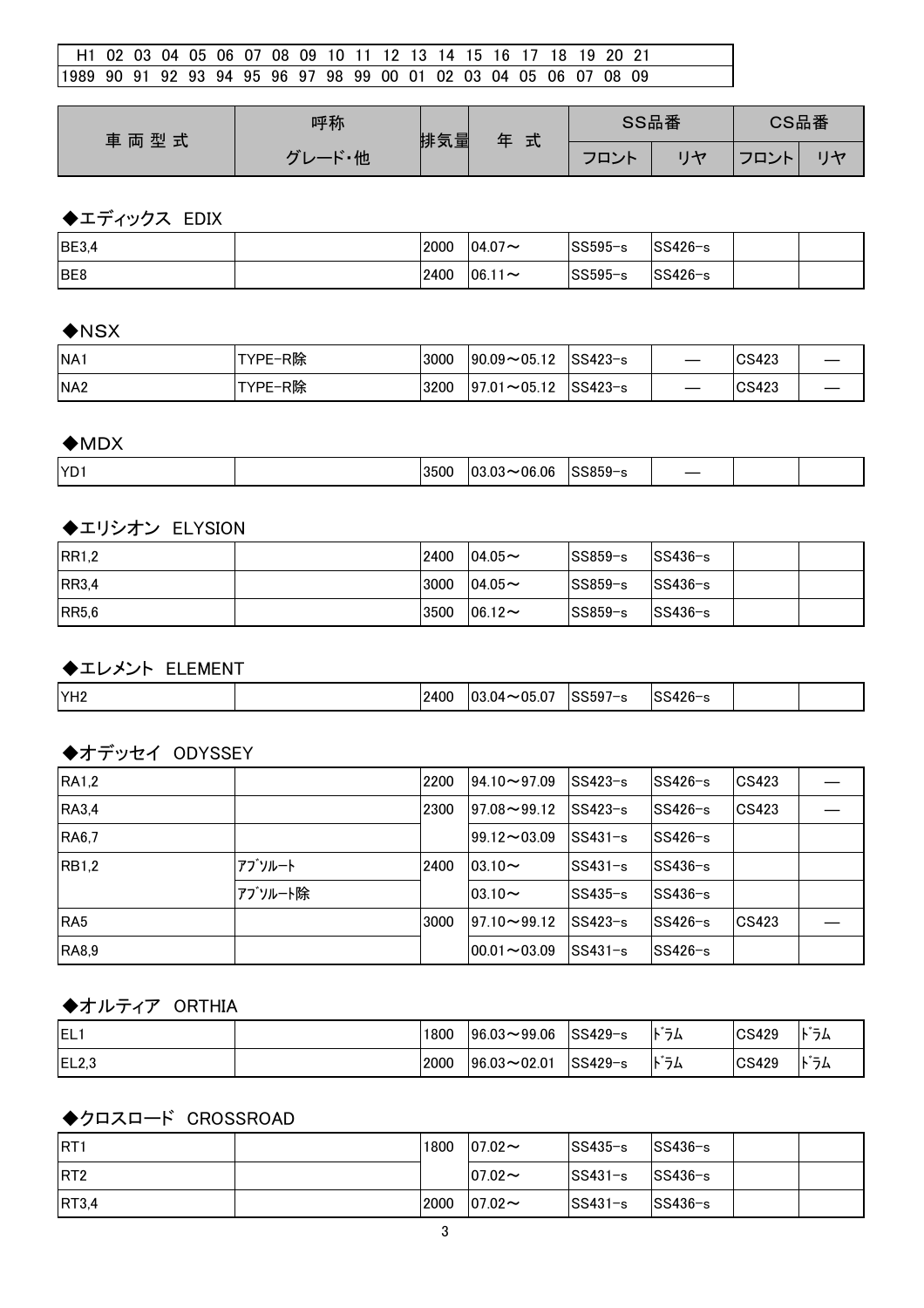| l H1 02 03 04 05 06 07 08 09 10 11 12 13 14 15 16 17 18 19 20 21  |  |  |  |  |  |  |  |  |  |  |  |
|-------------------------------------------------------------------|--|--|--|--|--|--|--|--|--|--|--|
| 11989 90 91 92 93 94 95 96 97 98 99 00 01 02 03 04 05 06 07 08 09 |  |  |  |  |  |  |  |  |  |  |  |

| 車両型式 | 呼称                 | 排気量 | 式<br>玍 |      | SS品番 | CS品番        |                |
|------|--------------------|-----|--------|------|------|-------------|----------------|
|      | $\mathbf{r}$<br>・他 |     |        | フロント | H    | $\Box$<br>– | $\overline{1}$ |

### $\bigstar$ CR-X

| EG <sub>1</sub>  | ABS付 | 1500 | $192.03 \rightarrow 95.05$ | $ SS421-s $ | $SS427-s$ | CS421 | CS427        |
|------------------|------|------|----------------------------|-------------|-----------|-------|--------------|
| IEF8             |      | 1600 | $189.08 - 92.03$           | $ SS416-s $ | $SS427-s$ | CS416 | CS427        |
|                  | 輸出仕様 |      | $189.08 - 92.03$           | $ SS416-s $ |           | CS416 |              |
| IEG <sub>2</sub> |      |      | $192.03 \rightarrow 99.08$ | $SS421-s$   | $SS427-s$ | CS421 | <b>CS427</b> |

#### $\bigstar$ CR-V

| RD1,2           | A/T          | 2000 | $95.10 - 01.09$  | $ SS870-s $ | ドラム |       |     |
|-----------------|--------------|------|------------------|-------------|-----|-------|-----|
|                 | M/T          |      | $97.09 - 01.09$  | $SS423-s$   | ドラム | CS423 | ドラム |
| RD4             |              |      | $101.09 - 04.09$ | $SS903-s$   |     |       |     |
| RD <sub>5</sub> | A/TのVSA無,M/T |      | $101.09 - 04.09$ | lSS903−s    |     |       |     |
|                 | A/TのVSA付 ※   |      | $101.09 - 04.09$ | $SS597-s$   |     |       |     |
| <b>RD6,7</b>    |              | 2400 | $04.09 - 06.10$  | $ SS597-s $ |     |       |     |

※ VSA・・・横すべり防止装置

### ◆シビック CIVIC

| EG <sub>3</sub> |           | 1300 | $91.09 - 95.09$    | $SS424-s$ | ドラム       |       |       |
|-----------------|-----------|------|--------------------|-----------|-----------|-------|-------|
| EK <sub>2</sub> | ABS無      |      | $95.09 - 00.09$    | $SS424-s$ | ドラム       |       |       |
| EG4             | MX,ETI    | 1500 | $91.09 - 95.09$    | $SS424-s$ | ドラム       |       |       |
|                 | VTi のABS付 |      | $91.09 - 95.09$    | $SS421-s$ | $SS427-s$ | CS421 | CS427 |
| EK <sub>3</sub> | RIのABS無   |      | $95.09 - 00.09$    | $SS424-s$ | ドラム       |       |       |
| EU1,2           |           |      | $00.09 - 05.09$    | $SS421-s$ | ドラム       | CS421 | ドラム   |
| EG <sub>5</sub> | ABS付      | 1600 | $91.09 - 95.09$    | $SS421-s$ | $SS427-s$ | CS421 | CS427 |
| EG6,EK4         |           |      | $91.09 - 00.09$    | $SS421-s$ | $SS427-s$ | CS421 | CS427 |
| EJ1             |           |      | $93.02 - 96.12$    | $SS421-s$ | ドラム       | CS421 | ドラム   |
| IEK9            |           |      | $97.08 \sim 00.09$ | $SS423-s$ | $SS419-s$ | CS423 | CS419 |
| EU <sub>3</sub> | Χ         | 1700 | $00.09 - 05.09$    | $SS421-s$ | ドラム       | CS421 | ドラム   |
|                 | XS        |      | $02.10 - 05.09$    | $SS421-s$ | $SS419-s$ | CS421 | CS419 |
| EU4             |           |      | $00.09 - 05.09$    | $SS421-s$ | ドラム       | CS421 | ドラム   |
| EN <sub>2</sub> |           |      | $01.02 - 05.05$    | SS870-s   | ドラム       |       |       |

# ◆シビック フェリオ CIVIC FERIO

| EG7,EK2          | $M/T$ , ABS $#$ | 1300 | $ 91.07 \rightarrow 00.09$ | $ SS424-s $ | ドラム       |       |              |
|------------------|-----------------|------|----------------------------|-------------|-----------|-------|--------------|
| IEG8             | M/T             | 1500 | $ 91.07 \rightarrow 95.08$ | $ SS424-s $ | ドラム       |       |              |
|                  | VTIのABS付        |      | $ 91.07 \rightarrow 95.08$ | $SS421-s$   | $SS427-s$ | CS421 | <b>CS427</b> |
| IEK3             | $VI-RS$         |      | $198.08 - 00.09$           | $SS421-s$   | $SS427-s$ | CS421 | CS427        |
| IES <sub>2</sub> |                 |      | $ 00.09\sim05.09 $         | $ SS421-s $ | ドラム       | CS421 | ドラム          |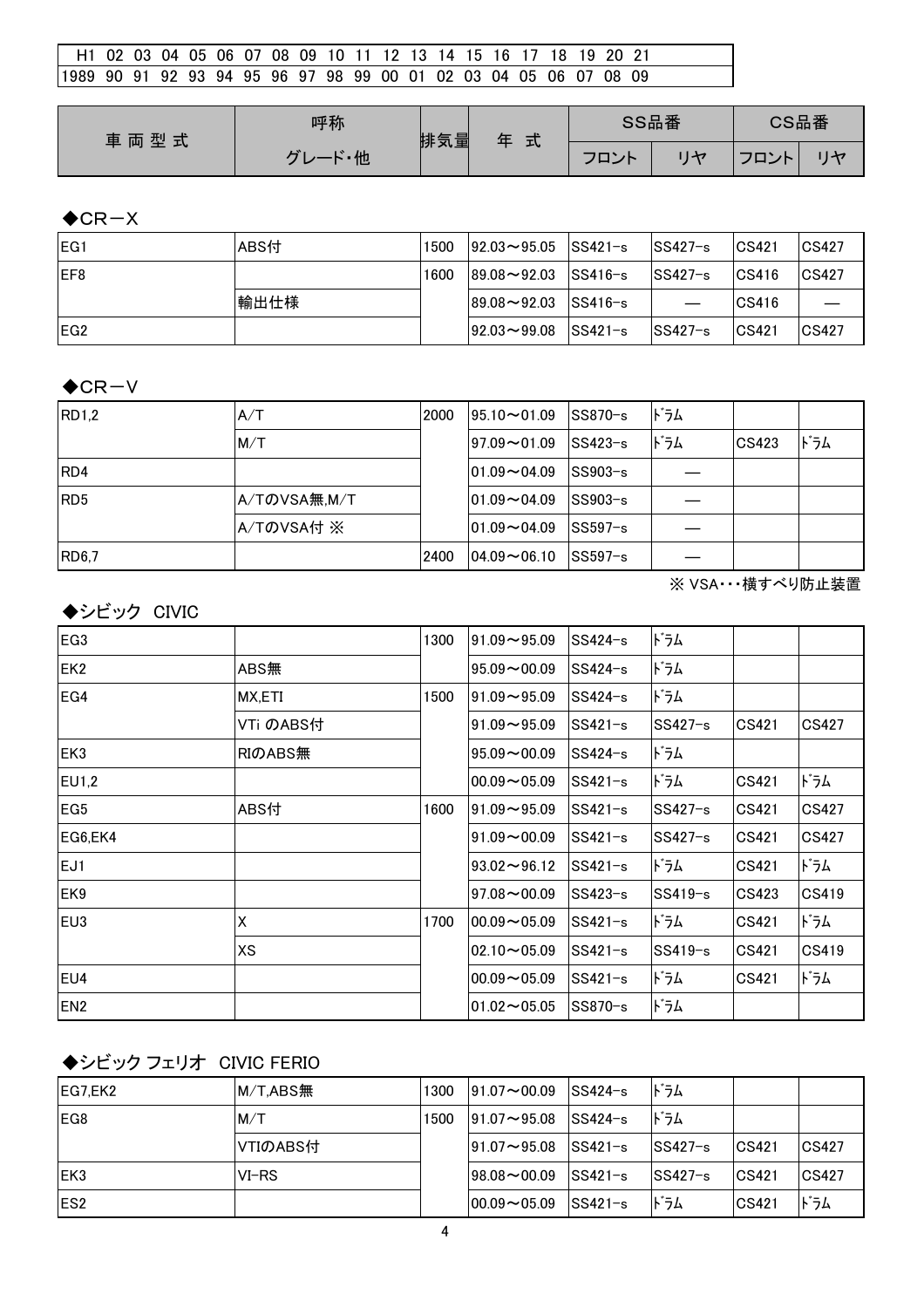| H1 02 03 04 05 06 07 08 09 10 11 12 13 14 15 16 17 18 19 20 21    |  |  |  |  |  |  |  |  |  |  |
|-------------------------------------------------------------------|--|--|--|--|--|--|--|--|--|--|
| 11989 90 91 92 93 94 95 96 97 98 99 00 01 02 03 04 05 06 07 08 09 |  |  |  |  |  |  |  |  |  |  |

| 車両型式 | 呼称                  | 排気量 | 式<br>玍 | SS品番 |         | CS品番                                          |              |  |
|------|---------------------|-----|--------|------|---------|-----------------------------------------------|--------------|--|
|      | - 他<br>$\mathbf{r}$ |     |        | フロント | $1 + 7$ | $\neg \neg$<br>ハト<br>$\overline{\phantom{a}}$ | $\mathsf{H}$ |  |

# ◆シビック フェリオ CIVIC FERIO

| EG <sub>9</sub> |             | 1600 | $91.09 - 95.09$  | $SS421-s$ | $SS427-s$ | CS421 | <b>CS427</b> |
|-----------------|-------------|------|------------------|-----------|-----------|-------|--------------|
| EH <sub>1</sub> | <b>RTSI</b> |      | $91.07 - 95.08$  | $SS421-s$ | ドラム       | CS421 | ドラム          |
| EJ3             | ABS無        |      | $93.08 - 00.09$  | $SS421-s$ | ドラム       | CS421 | ドラム          |
|                 | ABS付        |      | $93.08 - 00.09$  | $SS421-s$ | SS427-s   | CS421 | CS427        |
| EK4             |             |      | $95.09 - 00.09$  | $SS421-s$ | $SS427-s$ | CS421 | CS427        |
| EK <sub>5</sub> |             |      | $95.09 - 00.09$  | $SS421-s$ | ドラム       | CS421 | ドラム          |
| ES <sub>3</sub> | リヤドラム       | 1700 | $00.09 - 05.09$  | $SS421-s$ | ドラム       | CS421 | ドラム          |
|                 | リヤディスク      |      | $100.09 - 05.09$ | $SS421-s$ | $SS419-s$ | CS421 | CS419        |
| IET2            |             |      | $100.09 - 05.09$ | $SS421-s$ | ドラム       | CS421 | ドラム          |

◆ジャズ JAZZ

| UCS69 | 3100 | $\sim$ $-$<br>∩c<br>$\overline{\phantom{a}}$<br>93<br>υ<br>งง.บ | ,,,,,<br>∙ ∕ הר | $\sim$ $\sim$ $\sim$<br>. . |  |  |
|-------|------|-----------------------------------------------------------------|-----------------|-----------------------------|--|--|
|-------|------|-----------------------------------------------------------------|-----------------|-----------------------------|--|--|

## ◆ステップワゴン STEP WAGON

| RF1,2,3,4,5,6 | 2000 | $196.05 \rightarrow 05.04$ | $ SS423-s $ | $ SS426-s $ | CS423 |  |
|---------------|------|----------------------------|-------------|-------------|-------|--|
| IRG1.2        |      | $05.05 -$                  | lSS435−s    | $ SS436-s $ |       |  |
| <b>IRF7.8</b> | 2400 | $ 03.06 \sim 05.04$        | $SS423-s$   | $ SS426-s $ | CS423 |  |
| <b>IRG3.4</b> |      | $05.05 -$                  | lSS435−s    | $SS436-s$   |       |  |

### ◆ストリーム STREAM

| IRN <sub>1</sub> | アブソルート除 | 1700 | $100.10 - 06.07$ | $ SS421-s $ | ドラム       | CS421 | ドラム |
|------------------|---------|------|------------------|-------------|-----------|-------|-----|
|                  | アブソルート  |      | $103.09 - 06.07$ | lSS595−s    | $SS426-s$ |       |     |
| RN <sub>2</sub>  |         |      | $100.10 - 06.07$ | $ SS421-s $ | ドラム       | CS421 | ドラム |
| <b>RN6.7</b>     |         | 1800 | $06.07 \sim$     | SS435-s     | $SS436-s$ |       |     |
| RN3,4,5          |         | 2000 | $100.10 - 06.07$ | lSS595−s    | ISS426−s  |       |     |
| <b>RN8.9</b>     |         |      | $06.07 -$        | lSS435−s    | $SS436-s$ |       |     |

## ◆ドマーニ DOMANI

| MA4,6           | ABS無   | 1600 | $192.10 - 98.03$           |             | ドラム      |              |              |
|-----------------|--------|------|----------------------------|-------------|----------|--------------|--------------|
| MA4.6           | ABS付   |      | $ 92.10 \sim 98.03$        | $SS421-s$   | lSS427−s | CS421        | <b>CS427</b> |
| MB <sub>5</sub> |        |      | $197.01 \rightarrow 00.09$ | $ SS421-s $ | ドラム      | CS421        | ドラム          |
| MA <sub>5</sub> | リヤドラム  | 1800 | $ 92.10 \rightarrow 98.03$ | $ SS421-s $ | ドラム      | CS421        | ドラム          |
|                 | リヤディスク |      | $92.10 - 98.03$            | $ SS421-s $ | lSS427−s | <b>CS421</b> | <b>CS427</b> |